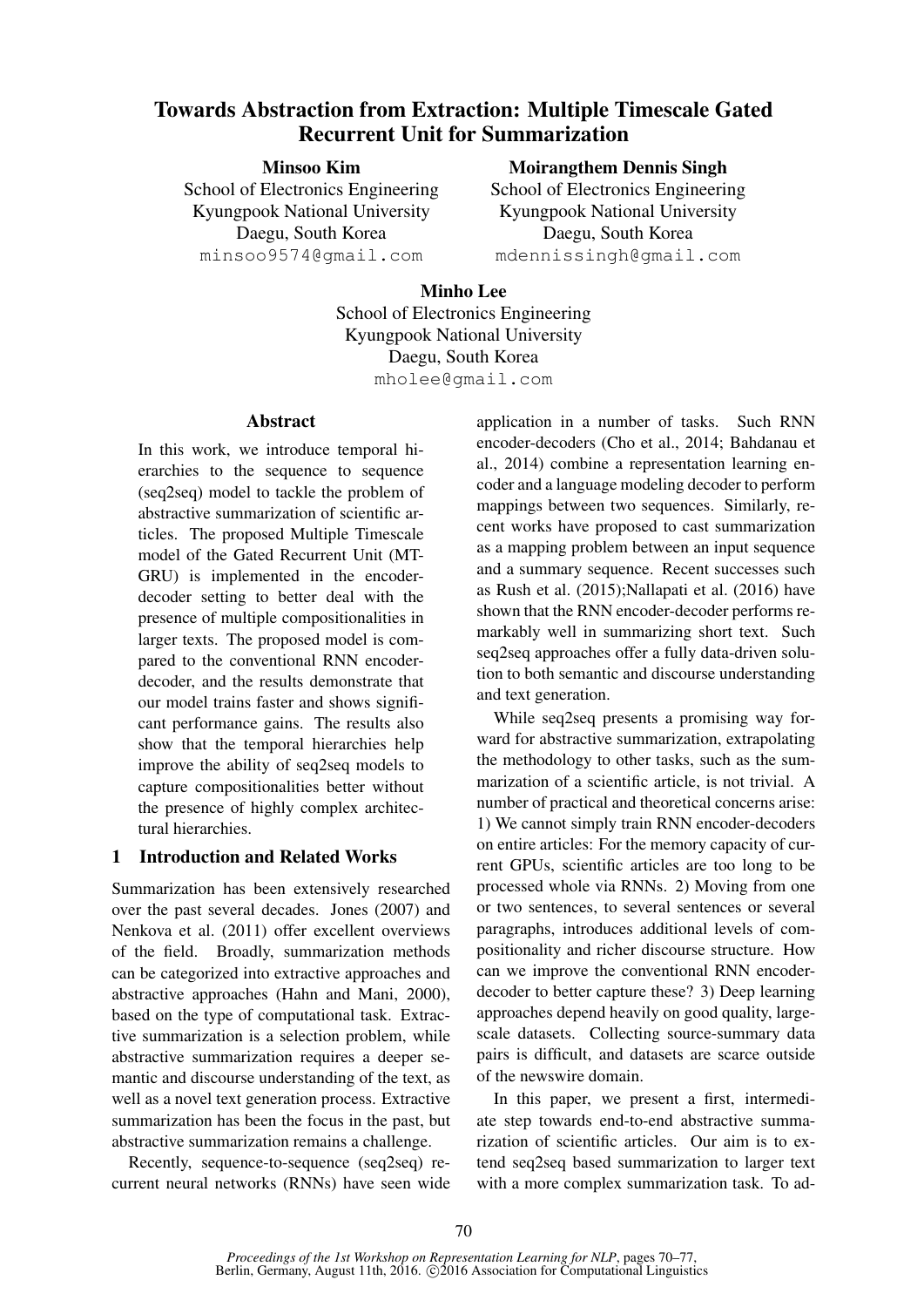dress each of the issues above, 1) We propose a paragraph-wise summarization system, which is trained via paragraph-salient sentence pairs. We use Term Frequency-Inverse Document Frequency (TF-IDF) (Luhn, 1958; Jones, 1972) scores to extract a salient sentence from each paragraph. 2) We introduce a novel model, Multiple Timescale Gated Recurrent Unit (MTGRU), which adds a temporal hierarchy component that serves to handle multiple levels of compositionality. This is inspired by an analogous concept of temporal hierarchical organization found in the human brain, and is implemented by modulating different layers of the multilayer RNN with different timescales (Yamashita and Tani, 2008). We demonstrate that our model is capable of understanding the semantics of a multi-sentence source text and knowing what is important about it, which is the first necessary step towards abstractive summarization. 3) We build a new dataset of Computer Science (CS) articles from ArXiv.org, extracting their Introductions from the LaTeX source files. The Introductions are decomposed into paragraphs, each paragraph acting as a natural unit of discourse.

Finally, we concatenate the generated summary of each paragraph to create a non-expert summary of the article's Introduction, and evaluate our results against the actual Abstract. We show that our model is capable of summarizing multiple sentences to its most salient part on unseen data, further supporting the larger view of summarization as a seq2seq mapping task. We demonstrate that our MTGRU model satisfies some of the major requirements of an abstractive summarization system. We also report that MTGRU has the capability of reducing training time significantly compared to the conventional RNN encoder-decoder.

The paper is structured as follows: Section 2 describes the proposed model in detail. In Section 3, we report the results of our experiments and show the generated summary samples. In Section 4 we analyze the results of our model and comment on future work.

#### 2 Proposed Model

In this section we discuss the background related to our model, and describe in detail the newly developed architecture and its application to summarization.



Figure 1: A gated recurrent unit.

#### 2.1 Background

The principle of compositionality defines the meaning conveyed by a linguistic expression as a function of the syntactic combination of its constituent units. In other words, the meaning of a sentence is determined by the way its words are combined with each other. In multi-sentence text, sentence-level compositionality (the way sentences are combined with one another) is an additional function which will add meaning to the overall text. When dealing with such larger texts, compositionality at the sentence and even paragraph levels should be considered, in order to capture the text meaning completely. An approach explored in recent literature is to create dedicated architectures in a hierarchical fashion to capture subsequent levels of compositionality: Li et al. (2015) and Nallapati et al. (2016) build dedicated word and sentence level RNN architectures to capture compositionality at different levels of text-units, leading to improvements in performance.

However, architectural modifications to the RNN encoder-decoder such as these suffer from the drawback of a major increase in both training time and memory usage. Therefore, we propose an alternative enhancement to the architecture that will improve performance with no such overhead. We draw our inspiration from neuroscience, where it has been shown that functional differentiation occurs naturally in the human brain, giving rise to temporal hierarchies (Meunier et al., 2010; Botvinick, 2007). It has been well documented that neurons can hierarchically organize themselves into layers with different adaptation rates to stimuli. The quintessential example of this phenomenon is the auditory system, in which syllable level information in a short time window is integrated into word level information over a longer time window, and so on. Previous works have applied this concept to RNNs in movement tracking (Paine and Tani, 2004) and speech recog-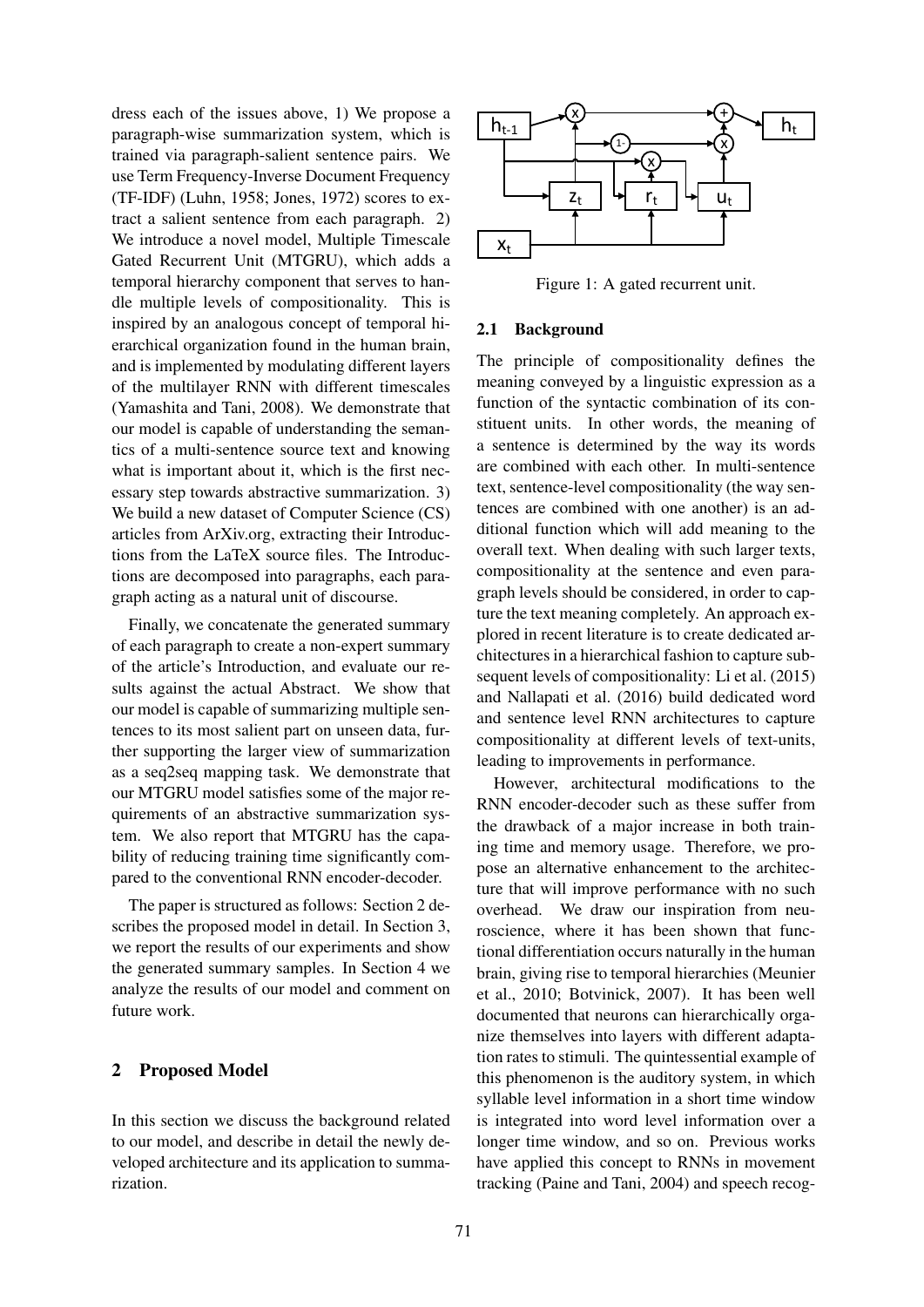

Figure 2: Proposed multiple timescale gated recurrent unit.

nition (Heinrich et al., 2012).

#### 2.2 Multiple Timescale Gated Recurrent Unit

Our proposed Multiple Timescale Gated Recurrent Unit (MTGRU) model applies the temporal hierarchy concept to the problem of seq2seq text summarization, in the framework of the RNN encoder-decoder. Previous works such as (Yamashita and Tani, 2008)'s Multiple Timescale Recurrent Neural Network (MTRNN) have employed temporal hierarchy in motion prediction. However, MTRNN is prone to the same problems present in the RNN, such as difficulty in capturing long-term dependencies and vanishing gradient problem (Hochreiter et al., 2001). Long Short Term Memory network (Hochreiter et al., 2001) utilizes a complex gating architecture to aid the learning of long-term dependencies and has been shown to perform much better than the RNN in tasks with long-term temporal dependencies such as machine translation (Sutskever et al., 2014). Gated Recurrent Unit (GRU) (Cho et al., 2014), which has been proven to be comparable to LSTM (Chung et al., 2014), has a similar complex gating architecture, but requires less memory. The standard GRU architecture is shown in Fig. 1.

Because seq2seq summarization involves potentially many long-range temporal dependencies, our model applies temporal hierarchy to the GRU. We apply a timescale constant at the end of a GRU, essentially adding another constant gating unit that modulates the mixture of past and current hidden states. The reset gate  $r_t$ , update gate  $z_t$ , and the candidate activation  $u_t$  are computed similarly to that of the original GRU as shown in Eq.(1).

$$
r_t = \sigma(W_{xr}x_t + W_{hr}h_{t-1})
$$
  
\n
$$
z_t = \sigma(W_{xz}x_t + W_{hz}h_{t-1})
$$
 (1)  
\n
$$
u_t = \tanh(W_{xu}x_t + W_{hu}(r_t \odot h_{t-1}))
$$
  
\n
$$
h_t = ((1 - z_t)h_{t-1} + z_t u_t)\frac{1}{\tau} + (1 - \frac{1}{\tau})h_{t-1}
$$
 (2)

The time constant  $\tau$  added to the activation  $h_t$ of the MTGRU is shown in Eq.(2).  $\tau$  is used to control the timescale of each GRU cell. Larger  $\tau$ meaning slower cell outputs but it makes the cell focus on the slow features of a dynamic sequence input. The proposed MTGRU model is illustrated in Fig. 2. The conventional GRU will be a special case of MTGRU where  $\tau = 1$ , where no attempt is made to organize layers into different timescales.

$$
\frac{\delta E}{\delta h_{t-1}} = \frac{1}{\tau} \left[ \frac{\delta E}{\delta h_t} \odot (u_t - h_{t-1}) \odot \sigma'(z_t) W_{zh} \right]
$$

$$
+ \frac{1}{\tau} \left[ \left( \left( \frac{\delta E}{\delta h_t} \odot z_t \odot \tanh'(u_t) \right) W_{uh} \right) \odot r_t \right]
$$

$$
+ \frac{1}{\tau} \left[ \left( \left( \frac{\delta E}{\delta h_t} \odot z_t \odot \tanh'(u_t) \right) W_{uh} \right)
$$

$$
\odot \sigma'(r_t) \odot h_{t-1} W_{rh} \right]
$$

$$
+ \frac{1}{\tau} \left[ \frac{\delta E}{\delta h_t} \odot (1 - z_t) \right] + (1 - \frac{1}{\tau}) \frac{\delta E}{\delta h_t}
$$
(3)

Eq. (3) shows the learning algorithm derived for the MTGRU according to the defined forward process and the back propagation through time rules.  $\delta E$  $\frac{\partial E}{\partial h_{t-1}}$  is the error of the cell outputs at time  $t-1$ and  $\frac{\delta E}{\delta h_t}$  is the current gradient of the cell outputs. Different timescale constants are set for each layer where larger  $\tau$  means slower context units and  $\tau = 1$  defines the default or the input timescale. Based on our hypothesis that later layers should learn features that operate over slower timescales, we set larger  $\tau$  as we go up the layers.

In this application, the question is whether the word sequences being analyzed by the RNN possess information that operates over different temporal hierarchies, as they do in the case of the continuous audio signals received by the human auditory system. We hypothesize that they do, and that word level, clause level, and sentence level compositionalities are strong candidates. In this light, the multiple timescale modification functions as a way to explicitly guide each layer of the neural network to facilitate the learning of features operating over increasingly slower timescales, corre-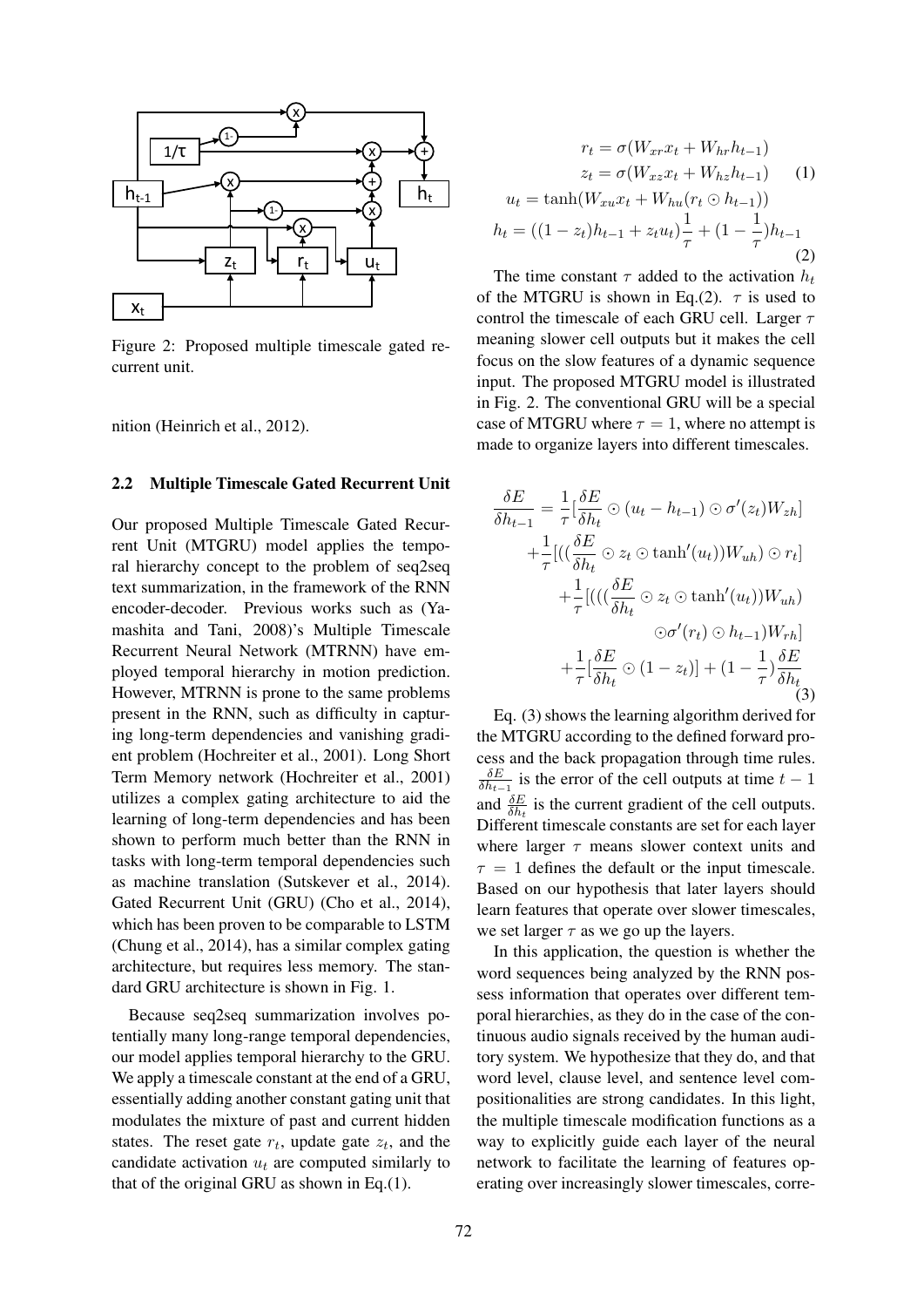| <b>RNN</b> Type | <b>Lavers</b> | Hidden Units |
|-----------------|---------------|--------------|
| <b>GRU</b>      |               | 1792         |
| <b>MTGRU</b>    |               | 1702         |

Table 1: Network Parameters for each model.

sponding to subsequent levels in the compositional hierarchy.

#### 2.3 Summarization

To apply our newly proposed multiple timescale model to summarization, we build a new dataset of academic articles. We collect LaTeX source files of articles in the CS.{CL,CV,LG,NE} domains from the arXiv preprint server, extracting their Introductions and Abstracts. We decompose the Introduction into paragraphs, and pair each paragraph with its most salient sentence as the target summary. These target summaries are generated using the widely adopted TF-IDF scoring. Fig. 3 shows the structure of our summarization model.

Our dataset contains rich compositionality and longer text sequences, increasing the complexity of the summarization problem. The temporal hierarchy function has the biggest impact when complex compositional hierarchies exist in the input data. Hence, the multiple timescale concept will play a bigger role in our context compared to previous summarization tasks such as Rush et al. (2015).

The model using MTGRU is trained using these paragraphs and their targets. The generated summaries of each Introduction is evaluated using the Abstracts of the collected articles. We chose the Abstracts as gold summaries, because they usually contain important discourse structures such as goal, related works, methods, and results, making them good baseline summaries. To test the effectiveness of the proposed method, we compare it with the conventional RNN encoder-decoder in terms of training speed and performance.

#### 3 Experiments and Results

We trained two seq2seq models, the first model using the conventional GRU in the RNN encoder decoder, and the second model using the newly proposed MTGRU. Both models are trained using the same hyperparamenter settings with the optimal configuration which fits our existing hardware capability.

Following Sutskever et al. (2014), the inputs are divided into multiple buckets. Both GRU and MT-



Figure 3: Paragraph level approach to summarization.

| <b>Steps</b> | <b>RNN</b> | <b>Train Perplexity</b> | <b>Test Perplexity</b> |
|--------------|------------|-------------------------|------------------------|
| 74750        | GRU        | 6.8                     | 29.72                  |
| 74750        | MTGRU      | 5.87                    | 18.53                  |

Table 2: Training results of the Models.

GRU models consist of 4 layers and 1792 hidden units. As our models take longer input and target sequence sizes, the hidden units size and number of layers are limited. An embedding size of 512 was used for both networks. The timescale constant  $\tau$  for each layer is set to 1, 1.25, 1.5, 1.7, respectively. The models are trained on 110k textsummary pairs. The source text are the paragraphs extracted from the introduction of academic articles and the targets are the most salient sentence extracted from the paragraphs using TF-IDF scores. For comparison of the training speed of the models, Fig. 4 shows the plot of the training curve until the train perplexity reaches 9.5. Both of the models are trained using 2 Nvidia Ge-Force GTX Titan X GPUs which takes roughly 4 days and 3 days respectively. During test, greedy decoding was used to generate the most likely output given a source Introduction.

For evaluation, we adopt the Recall-Oriented Understudy for Gisting Evaluation (ROUGE) metrics (Lin, 2004) proposed by Lin and Hovy (2003). ROUGE is a recall-oriented measure to score system summaries which is proven to have a strong correlation with human evaluations. It measures

| <b>Evaluation Metric</b> | Recall  | Precision | <b>F–Score</b> |
|--------------------------|---------|-----------|----------------|
| ROUGE-1                  | 0.48135 | 0.59030   | 0.50835        |
| ROUGE-2                  | 0.32399 | 0.39505   | 0.34089        |
| ROUGE-L                  | 0.46588 | 0.57218   | 0.49234        |

Table 3: ROUGE scores of GRU Model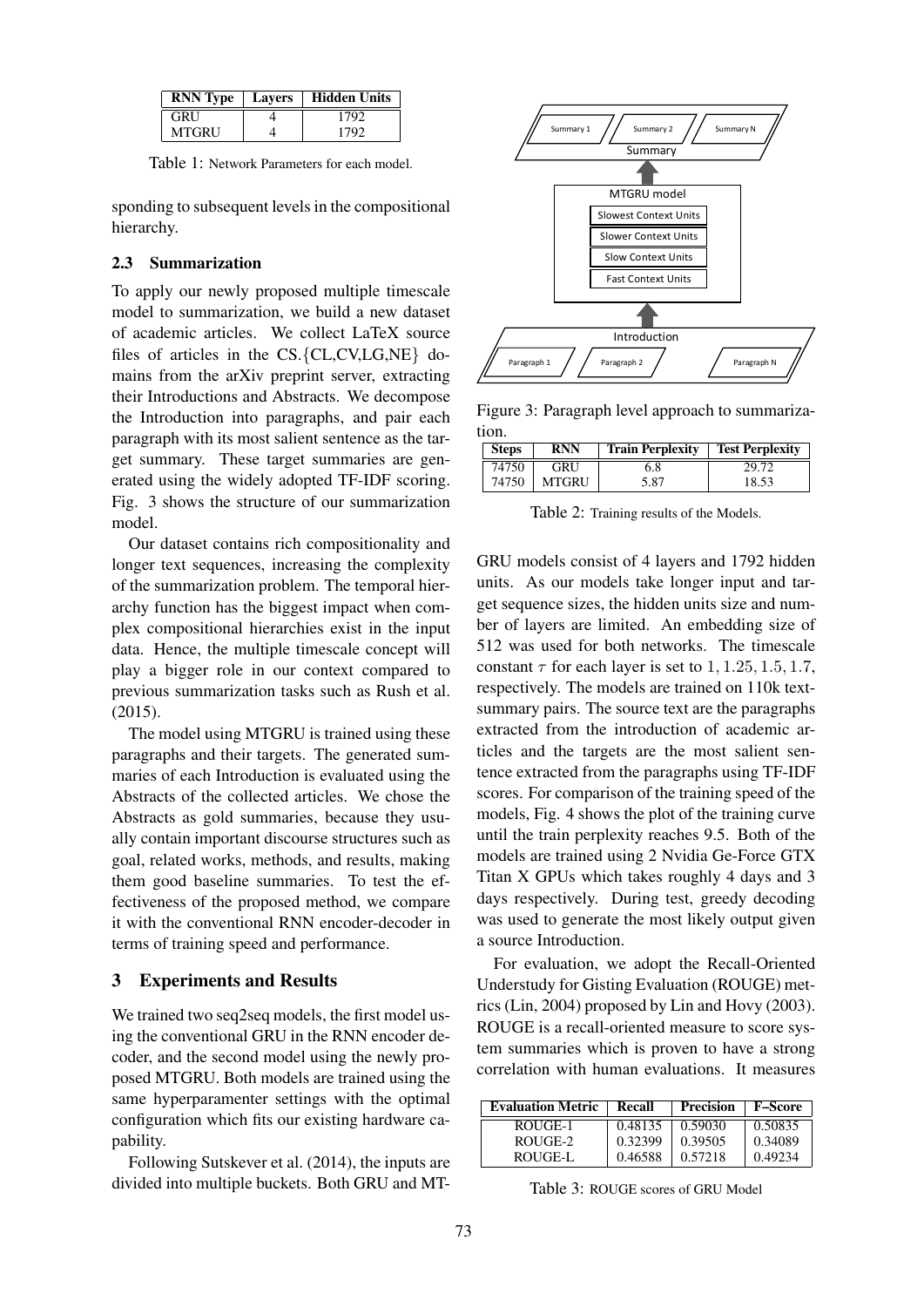| <b>Evaluation Metric</b> | Recall  | <b>Precision</b> | F–Score |
|--------------------------|---------|------------------|---------|
| ROUGE-1                  | 0.50901 | 0.61571          | 0.53870 |
| ROUGE-2                  | 0.34148 | 0.40824          | 0.35925 |
| ROUGE-L                  | 0.49406 | 0.59830          | 0.52318 |

Table 4: ROUGE scores of MTGRU Model



Figure 4: Comparison of Training Speed between GRU and MTGRU.

the *n*-gram recall between the candidate summary and gold summaries. In this work, we only have one gold summary which is the Abstract of an article, thus the ROUGE score is calculated as given in Li et al. (2015). ROUGE-1, ROUGE-2 and ROUGE-L are used to report the performance of the models. For the performance evaluation, both the models are trained up to 74750 steps where the training perplexity of GRU and MTGRU are shown in Table 2. This step was chosen as the early stopping point as at this step we get the lowest test perplexity of the GRU model. The ROUGE scores calculated using these trained networks are shown in Table 3 and Table 4 for the GRU and MT-GRU models, respectively. A sample summary generated by the MTGRU model is shown in Fig. 5.

| Input Text:                                                                             |
|-----------------------------------------------------------------------------------------|
| The input is the Introduction of this paper.                                            |
|                                                                                         |
| <b>Generated Summary:</b>                                                               |
| 1. Summarization has been the topic explored as a challenge of text semantic            |
| understanding                                                                           |
| 2. Recently, UNK neural networks have emerged as a success in wide range of practical   |
| problems                                                                                |
| 3. In particular, we need to use a new way to evaluate three important questions into   |
| the algorithms                                                                          |
| 4. We use a concept to define the temporal hierarchy of each sentence in the context of |
| paragraph                                                                               |
| 5. We demonstrate that our model outperforms a conventional UNK system and              |
| significantly lead to optimize                                                          |
| 6. In section #, we evaluate the experimental results on our model and evaluate our     |
| results in Section #                                                                    |

Figure 5: An example of the generated summary with MTGRU.

|          | <b>MTGRU Output Summary</b>                                                |
|----------|----------------------------------------------------------------------------|
|          | Section describes the data collection, models and the experimental         |
| results. |                                                                            |
| Input    |                                                                            |
|          | The paper is structured as follows: Section 2 describes the related works. |
|          | Section 3 describes the data collection and processing steps. Section 4    |
|          | describes the proposed models in detail. In section 5, we report the       |
|          | results of our experiments and show the sample generated summaries. In     |
|          | section 6 we analyze the results of our models.                            |
|          |                                                                            |
|          | <b>TF-IDF Extracted Summary</b>                                            |
|          | In section 5, we report the results of our experiments and show the        |
|          | sample generated summaries.                                                |

Figure 6: An example of the output summary vs the extracted targets

# 4 Discussion and Future Work

The ROUGE scores obtained for the summarization model using GRU and MTGRU show that the multiple timescale concept improves the performance of the conventional seq2seq model without the presence of highly complex architectural hierarchies. Another major advantage is the increase in training speed by as much as 1 epoch. Moreover, the sample summary shown in Fig. 5 demonstrates that the model has successfully generalized on the difficult task of summarizing a large paragraph into a one line salient summary.

In setting the  $\tau$  timescale parameters, we follow (Yamashita and Tani, 2008) . We gradually increase  $\tau$  as we go up the layers such that higher layers have slower context units. Moreover, we experiment with multiple settings of  $\tau$  and compare the training performance, as shown in Fig. 7. The  $\tau$  of MTRGU-2 and MTRGU-3 are set as {1, 1.42, 2, 2.5} and {1, 1, 1.25, 1.25}, respectively. MTGRU-1 is the final model adopted in our experiment described in the previous section. MTGRU-2 has comparatively slower context layers and MTGRU-3 has two fast and two slow context layers. As shown in the comparison, the training performance of MTRGU-1 is superior to the remaining two, which justifies our selection of the timescale settings.

The results of our experiment provide evidence that an organizational process akin to functional differentiation occurs in the RNN in language tasks. The MTGRU is able to train faster than the conventional GRU by as much as 1 epoch. We believe that the MTRGU expedites a type of functional differentiation process that is already ocurring in the RNN, by explicitly guiding the layers into multiple timescales, where otherwise this temporal hierarchical organization occurs more gradually.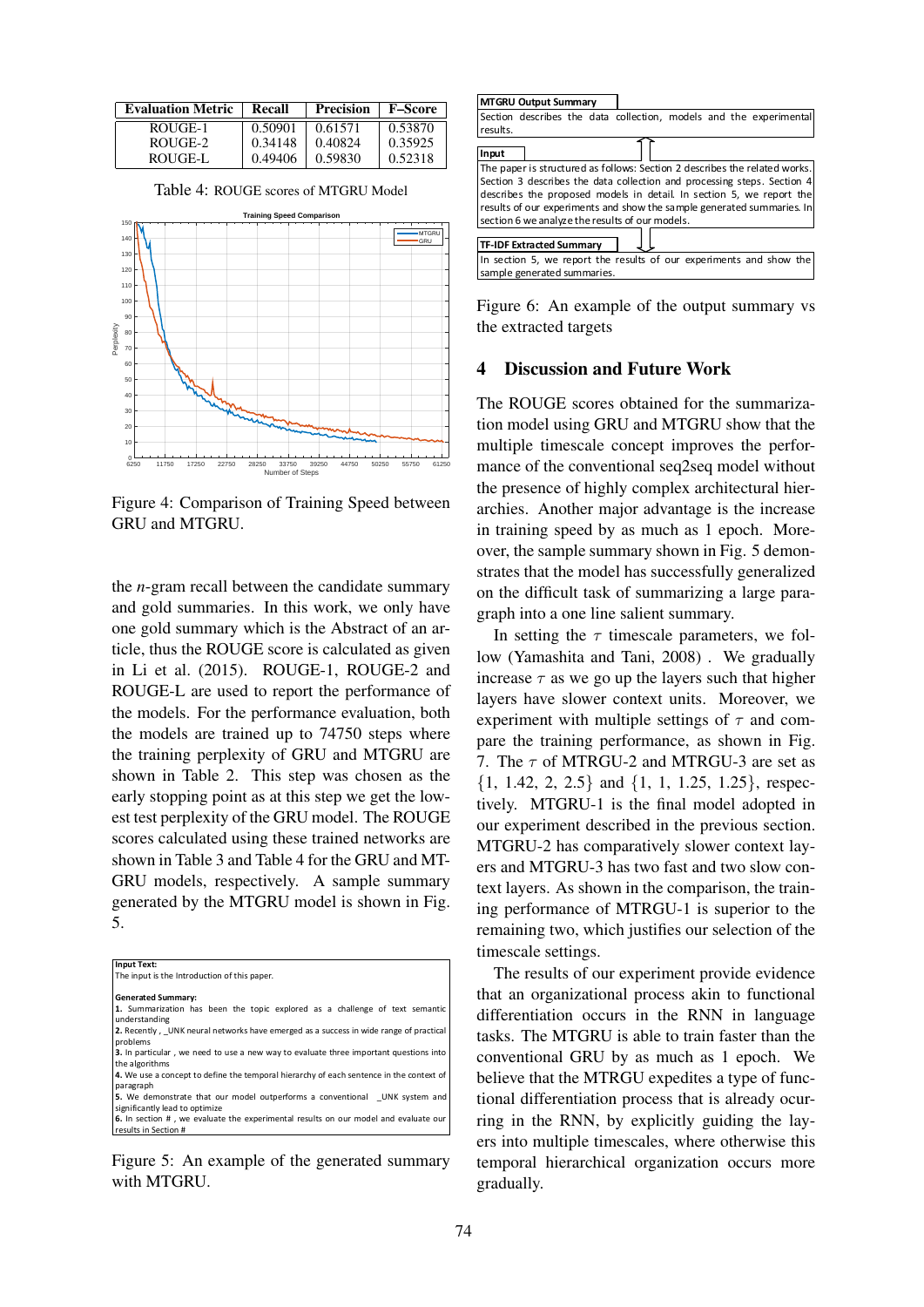

Figure 7: Comparison of Training performance between multiple time constants.

In Fig. 6, we show the comparison of a generated summary of the input paragraph to an extracted summary. As seen in the example, our model has successfully extracted the key information from multiple sentences and reproduces it into a single line summary. While the system was trained only on the extractive summary, the abstraction of the entire paragraph is possible because of the generalization capability of our model. The seq2seq objective maximizes the joint probability of the target sequence conditioned on the source sequence. When a summarization model is trained on source-extracted salient sentence target pairs, the objective can be viewed as consisting of two subgoals: One is to correctly perform saliency finding (importance extraction) in order to identify the most salient content, and the other is to generate the precise order of the sentence target. In fact, during training, we observe that the optimization of the first subgoal is achieved before the second subgoal. The second subgoal is fully achieved only when overfitting occurs on the training set. The generalization capability of the model is attributable to the fact that the model is expected to learn multiple points of saliency per given paragraph input (not only a single salient section corresponding to a single sentence) as many training examples are seen. This explains how the results such as those in Fig. 6 can be obtained from this model.

We believe our work has some meaningful implications for seq2seq abstractive summarization going forward. First, our results confirm that it is possible to train an encoder-decoder model to perform saliency identification, without the need to refer to an external corpus at test time. This has already been shown, implicitly, in previous works such as Rush et al. (2015; Nallapati et al. (2016), but is made explicit in our work due to our choice of data consisting of paragraph-salient sentence pairs. Secondly, our results indicate that probabilistic language models can solve the task of novel word generation in the summarization setting, meeting a key criteria of abstractive summarization. Bengio et al. (2003) originally demonstrated that probabilistic language models can achieve much better generalization over similar words. This is due to the fact that the probability function is a smooth function of the word embedding vectors. Since similar words are trained to have similar embedding vectors, a small change in the features induces a small change in the predicted probability. This makes a strong case for RNN language models as the best available solution for abstractive summarization, where it is necessary to generate novel sentences. For example, in Fig. 5, the first summary shows that our model generates the word "explored" which is not present in the paper. Furthermore, our results suggest that if given abstractive targets, the same model could train a fully abstractive summarization system.

In the future, we hope to explore the organizational effect of the MTGRU in different tasks where temporal hierarchies can arise, as well as investigating ways to effectively optimize the timescale constant. Finally, we will work to move towards a fully abstractive end-to-end summarization system of multi-paragraph text by utilizing a more abstractive target which can potentially be generated with the help of the Abstract from the articles.

### 5 Conclusion

In this paper, we have demonstrated the capability of the MTGRU in the multi-paragraph text summarization task. Our model fulfills a fundamental requirement of abstractive summarization, deep semantic understanding of text and importance identification. The method draws from a well-researched phenomenon in the human brain and can be implemented without any hierarchical architectural complexity or additional memory requirements during training. Although we show its application to the task of capturing compositional hierarchies in text summarization only, MT-GRU also shows the ability to enhance the learning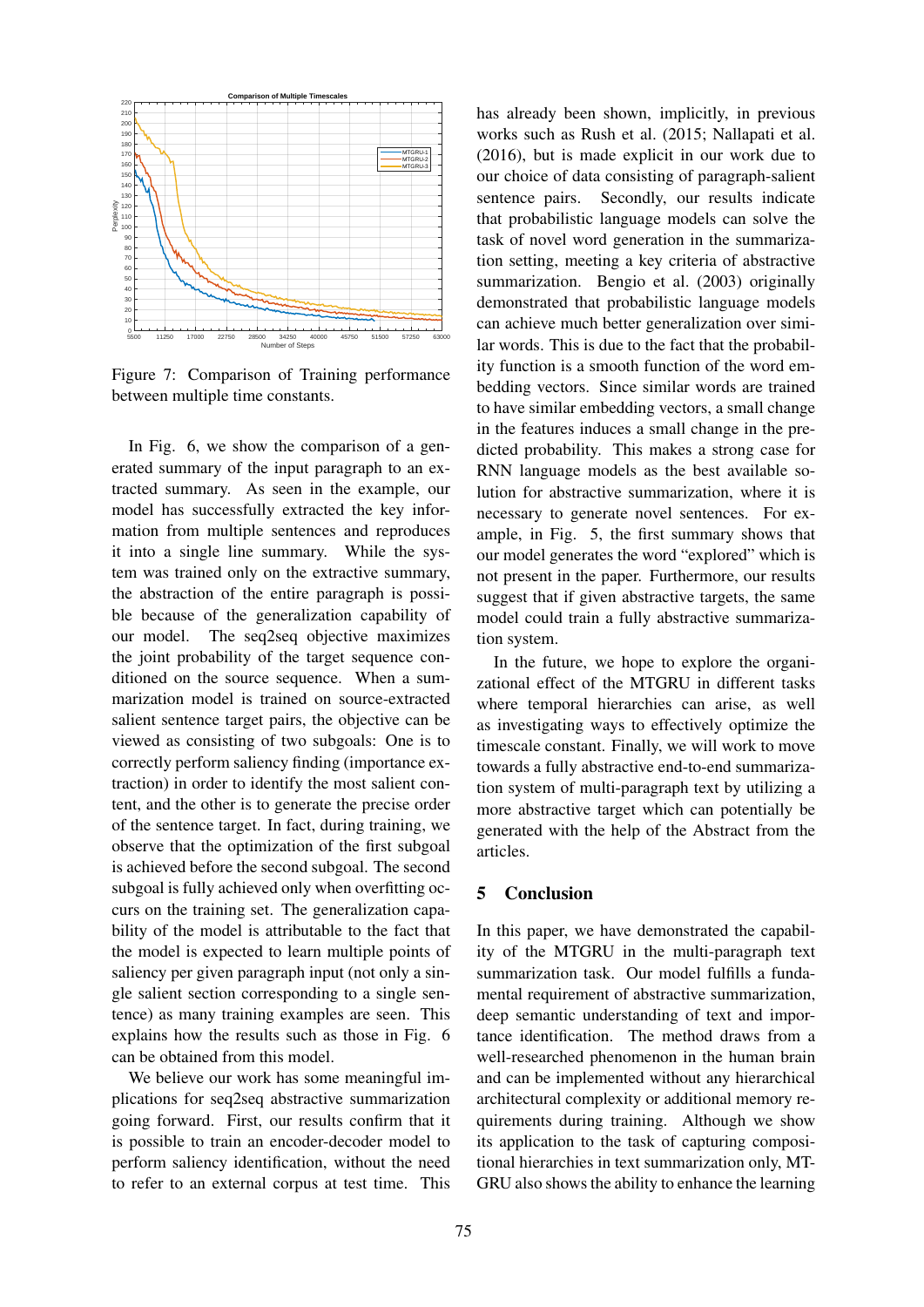speed thereby reducing training time significantly. In the future, we hope to extend our work to a fully abstractive end-to-end summarization system of multi-paragraph text.

#### Acknowledgment

This research was supported by Basic Science Research Program through the National Research Foundation of Korea(NRF) funded by the Ministry of Science, ICT and future Planning(2013R1A2A2A01068687) (50%), and by the Industrial Strategic Technology Development Program (10044009) funded by the Ministry of Trade, Industry and Energy (MOTIE, Korea) (50%).

#### References

- Dzmitry Bahdanau, Kyunghyun Cho, and Yoshua Bengio.  $2014$ . Neural machine translation by iointly learning to align and translate.  $CoRR$ . jointly learning to align and translate. abs/1409.0473.
- Yoshua Bengio, Rejean Ducharme, Pascal Vincent, and ´ Christian Jauvin. 2003. A neural probabilistic language model. *journal of machine learning research*, 3(Feb):1137–1155.
- Matthew M Botvinick. 2007. Multilevel structure in behaviour and in the brain: a model of fuster's hierarchy. *Philosophical Transactions of the Royal Society B: Biological Sciences*, 362(1485):1615–26, September.
- Kyunghyun Cho, Bart van Merrienboer, Çaglar Gülçehre, Fethi Bougares, Holger Schwenk, and Yoshua Bengio. 2014. Learning phrase representations using RNN encoder-decoder for statistical machine translation. *CoRR*, abs/1406.1078.
- Junyoung Chung, Çaglar Gülçehre, KyungHyun Cho, and Yoshua Bengio. 2014. Empirical evaluation of gated recurrent neural networks on sequence modeling. *CoRR*, abs/1412.3555.
- Udo Hahn and Inderjeet Mani. 2000. The challenges of automatic summarization. *Computer*, 33(11):29– 36, November.
- Stefan Heinrich, Cornelius Weber, and Stefan Wermter, 2012. *Artificial Neural Networks and Machine Learning – ICANN 2012: 22nd International Conference on Artificial Neural Networks, Lausanne, Switzerland, September 11-14, 2012, Proceedings,* Part I, chapter Adaptive Learning of Linguistic Hierarchy in a Multiple Timescale Recurrent Neural Network, pages 555–562. Springer Berlin Heidelberg, Berlin, Heidelberg.
- Sepp Hochreiter, Yoshua Bengio, and Paolo Frasconi. 2001. Gradient flow in recurrent nets: the difficulty of learning long-term dependencies. In J. Kolen and

S. Kremer, editors, *Field Guide to Dynamical Recurrent Networks*. IEEE Press.

- Karen Sparck Jones. 1972. A statistical interpretation of term specificity and its application in retrieval. *Journal of Documentation*, 28(1):11–21.
- Karen Sparck Jones. 2007. Automatic summarising: the state of the art. *Information Processing and Management: an International Journal*, 43(6):1449–1481.
- Jiwei Li, Minh-Thang Luong, and Dan Jurafsky. 2015. A hierarchical neural autoencoder for paragraphs and documents. *CoRR*, abs/1506.01057.
- Chin-Yew Lin and Eduard Hovy. 2003. Automatic evaluation of summaries using n-gram cooccurrence statistics. In *Proceedings of the 2003 Conference of the North American Chapter of the Association for Computational Linguistics on Human Language Technology-Volume 1*, pages 71–78. Association for Computational Linguistics.
- Chin-Yew Lin. 2004. Rouge: A package for automatic evaluation of summaries. In *Text summarization branches out: Proceedings of the ACL-04 workshop*, volume 8.
- H. P. Luhn. 1958. The automatic creation of literature abstracts. *IBM J. Res. Dev.*, 2(2):159–165, April.
- D. Meunier, R. Lambiotte, A. Fornito, K. D. Ersche, and E. T. Bullmore. 2010. Hierarchical modularity in human brain functional networks. *ArXiv e-prints*, April.
- Ramesh Nallapati, Bing Xiang, and Bowen Zhou. 2016. Sequence-to-sequence rnns for text summarization. 4th International Conference on Learning Representations - Workshop Track (ICLR 2016).
- Ani Nenkova, Sameer Maskey, and Yang Liu. 2011. Automatic summarization. In *Proceedings of the 49th Annual Meeting of the Association for Computational Linguistics: Tutorial Abstracts of ACL 2011*, HLT '11, pages 3:1–3:86, Stroudsburg, PA, USA. Association for Computational Linguistics.
- Rainer W. Paine and Jun Tani. 2004. Motor primitive and sequence self-organization in a hierarchical recurrent neural network. *Neural Networks*, 17(89):1291 – 1309. New Developments in Self-Organizing Systems.
- Alexander M. Rush, Sumit Chopra, and Jason Weston. 2015. A neural attention model for sentence summarization. In *Proceedings of the 2015 Conference on Empirical Methods in Natural Language Processing*, pages 379–389. Association for Computational Linguistics, Lisbon, Portugal.
- Ilya Sutskever, Oriol Vinyals, and Quoc V Le. 2014. Sequence to sequence learning with neural networks. In Z. Ghahramani, M. Welling, C. Cortes,